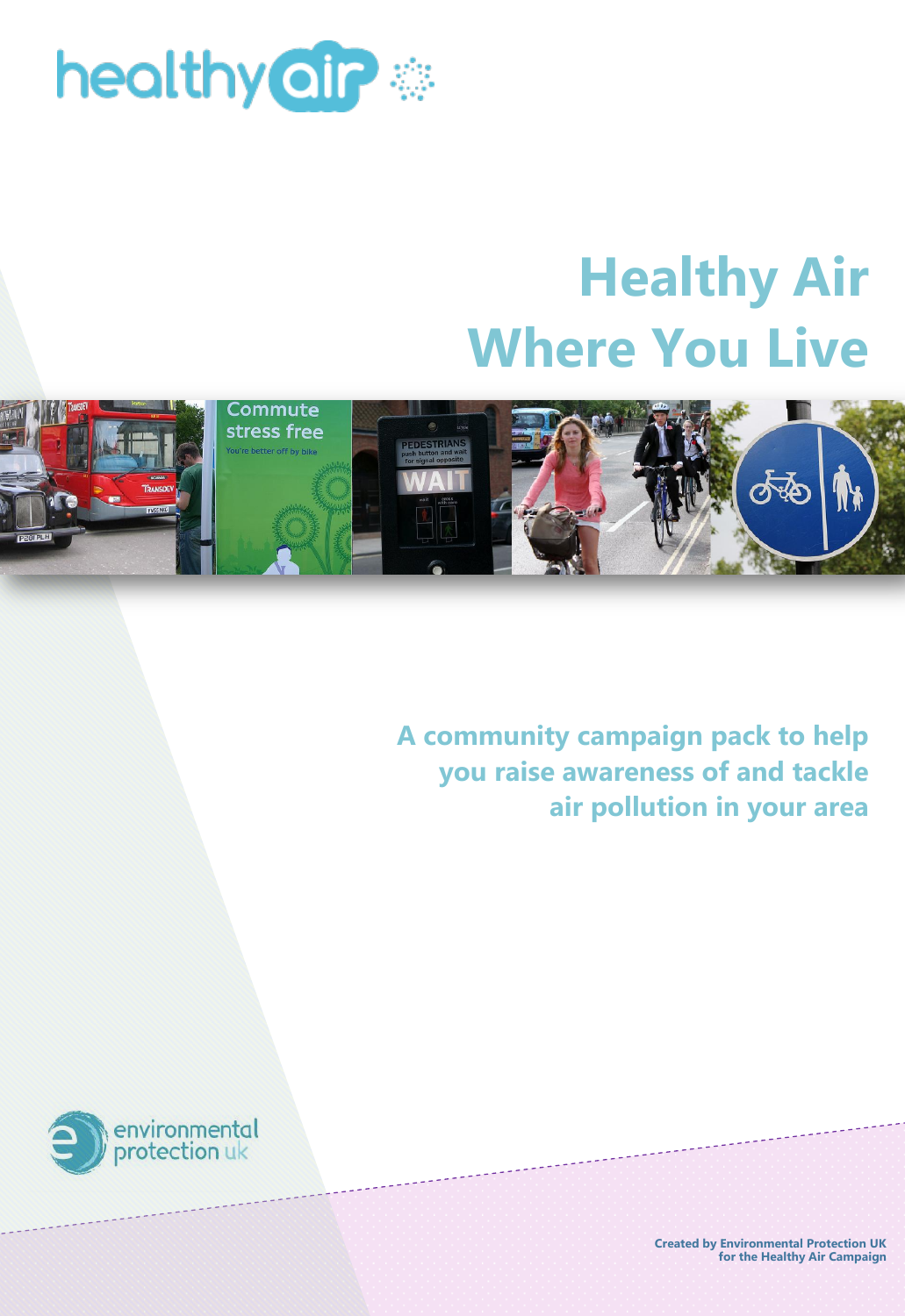



### **Here's a guide to making Healthy Air where you live, work or play. It includes:**

- $\ddot{\otimes}$  A fact sheet on pollution sources and its impacts
- $\ddot{\otimes}$  A guide to reducing your exposure to pollution and simple steps to cut it
- $\ddot{\otimes}$  A guide to air pollution law
- A step-by-step quide to finding out about air pollution and raising awareness in your area
- $\ddot{\otimes}$  Template letter and press release
- Advice on setting up your own Healthy Air event
- $\ddot{\otimes}$  A Healthy Air supporter poster and event flyer
- **Links to further resources**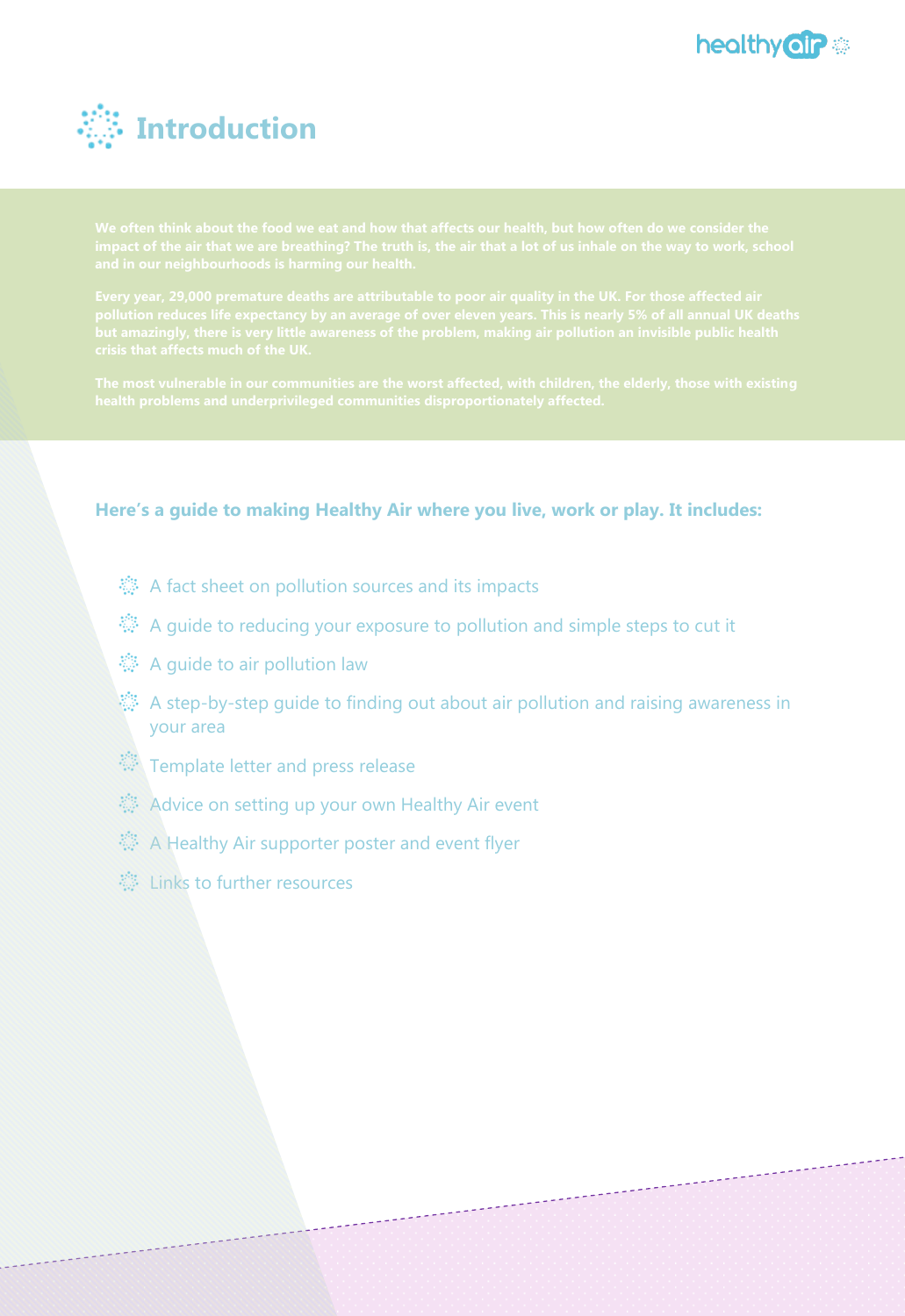



#### **Air pollution: what is it and what causes it?**

There are many kinds of air pollutants. The three kinds primarily causing us health problems are **Nitrogen Dioxide (NO2)** (not to be confused with Nitrous Oxide – 'laughing gas'), **Ozone (O3)** and **particulate matter (PM).**

The latest evidence suggests **particulate matter is the most damaging to our health**. These are tiny particles suspended in the air. Particulate matter is classified according to the maximum size of the particles. 'PM $_{10}$ ' refers to all particles under 10 micrometers in diameter (0.001 mm), whilst 'PM<sub>2.5</sub>' refers to all particles under 2.5 micrometers in diameter. Particles can be formed from a wide variety of substances, from soot to liquid droplets.

**Up to 70% of air pollution (including the three types above) may be caused by road traffic** – the cars, buses, taxis, vans and lorries driving on our streets. The proximity of roads to where we live, work and play makes the health impact of pollution even greater

Diesel vehicles are a particular problem, as **diesel vehicles emit significantly more pollution than equivalent petrol-powered vehicles**. Since 2001 the proportion of new diesel cars sold has jumped from 14% to 46%. This change has been almost entirely driven by government taxation policy, making air pollution problems worse.

#### **The impacts of polluted air**

**29,000 people in the UK are estimated to die 11.5 years early** on average, due to long term exposure to air pollution, every year. Over 4,000 of those are in London. **Only smoking causes more early deaths**.

**Air pollution has a range of long and short term health impacts**. Short term impacts can include mild symptoms such as irritation of the airways, sore throats and headaches, to severe impacts such as asthma and heart attacks.

Long-term impacts may include **permanently reduced lung function in children, the causation of cardiovascular disease, respiratory illness such as asthma, and early death.**

Some evidence suggests exposure to air pollution during pregnancy may reduce the birth weight of new born babies.

The cost of these health and other impacts of air pollution is estimated to **cost the UK economy up to £17 billion pounds per year**. The benefits of reducing air pollution far outweigh the costs.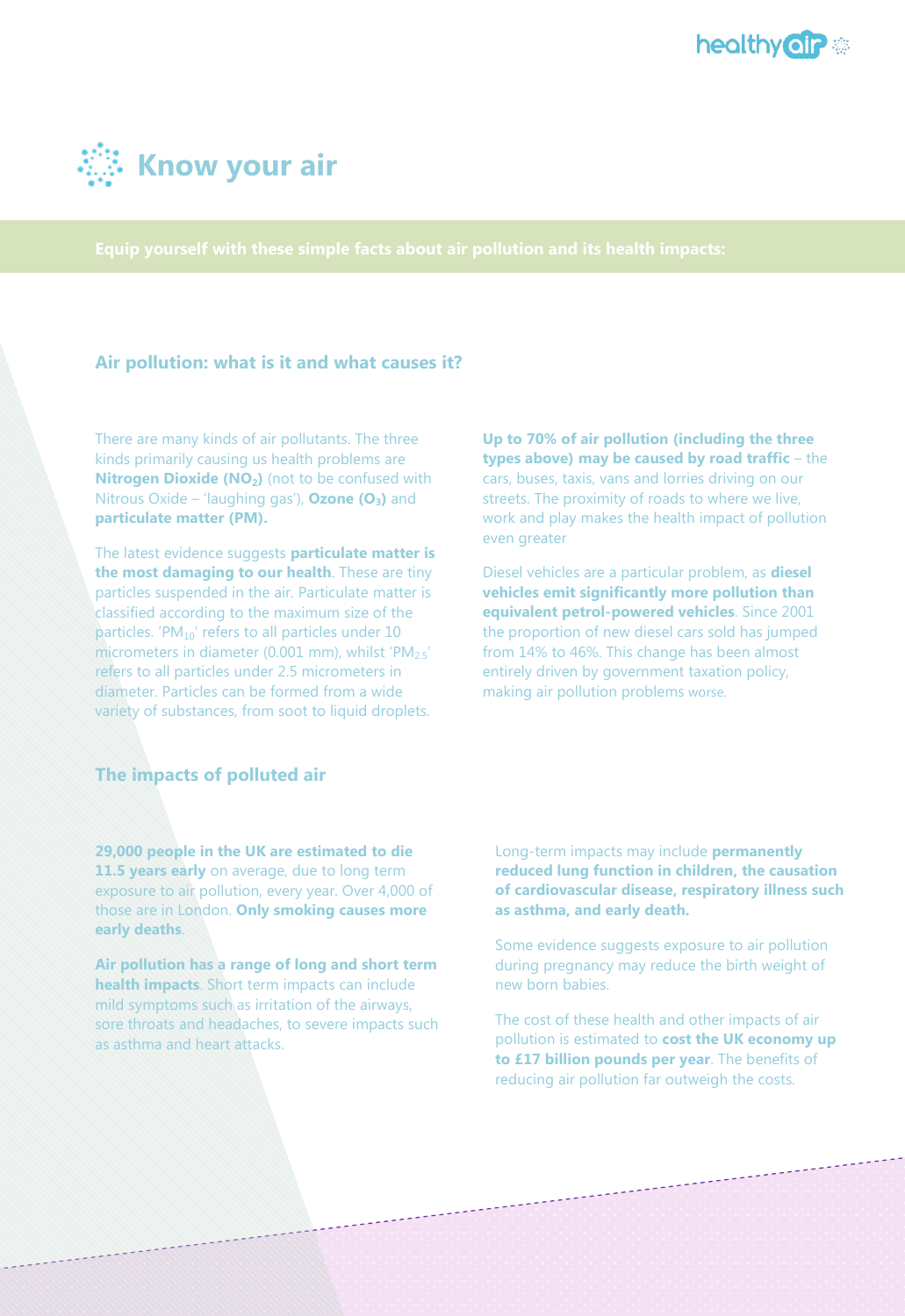

### **Reduce your exposure and cut pollution**

Avoid walking, jogging or cycling along busy roads with lots of traffic, especially at rush hour. Try to plan a route that sticks to side roads or goes through parks or other green areas. There are tools online to do this such as [Walkit,](http://walkit.com/) or Transport for London's [Journey](http://www.tfl.gov.uk/gettingaround/walking)  [Planner](http://www.tfl.gov.uk/gettingaround/walking) or [Google Maps.](http://maps.google.com/)

In rural areas, ozone pollution episodes (events where pollution is particularly bad) tend to occur in afternoons, especially when there is hot weather.

Air pollution tends to be worse on very cold or very hot days when there is little wind to disperse the pollution.

Nearly a quarter of all car journeys are less than one mile. If you're just popping to the corner shops, think about using a bike or walking if you are able to.

If you're taking the kids to school, time can be tight. If you car pooled with other parents you could pick up each other's kids on different days, saving you both time and cutting pollution. Even better, if you have the time, walk or cycle with the kids to school to get fit and save money. You could see if there is a local bike train running from your neighbourhood to your school too.

Turn your car engine off when at a standstill, especially if you're parked outside a school and even at traffic lights. Idling creates a lot of pollution. Turning your engine off and on is absolutely fine for your car (it's what it's designed to do!), will cut pollution and save fuel while you wait.

Take public transport where you can.

If you're buying a new car, ask about its emission standards (not just  $CO<sub>2</sub>$ ) and check it is as least polluting as possible.

Check out our partner websites for excellent advice on more sustainable, less polluting travel: [Campaign for Better Transport,](http://www.bettertransport.org.uk/home) Clean Air in London, [Living Streets](http://www.livingstreets.org.uk/our-projects/creating-healthy-environments/) and [Sustrans.](http://www.sustrans.org.uk/)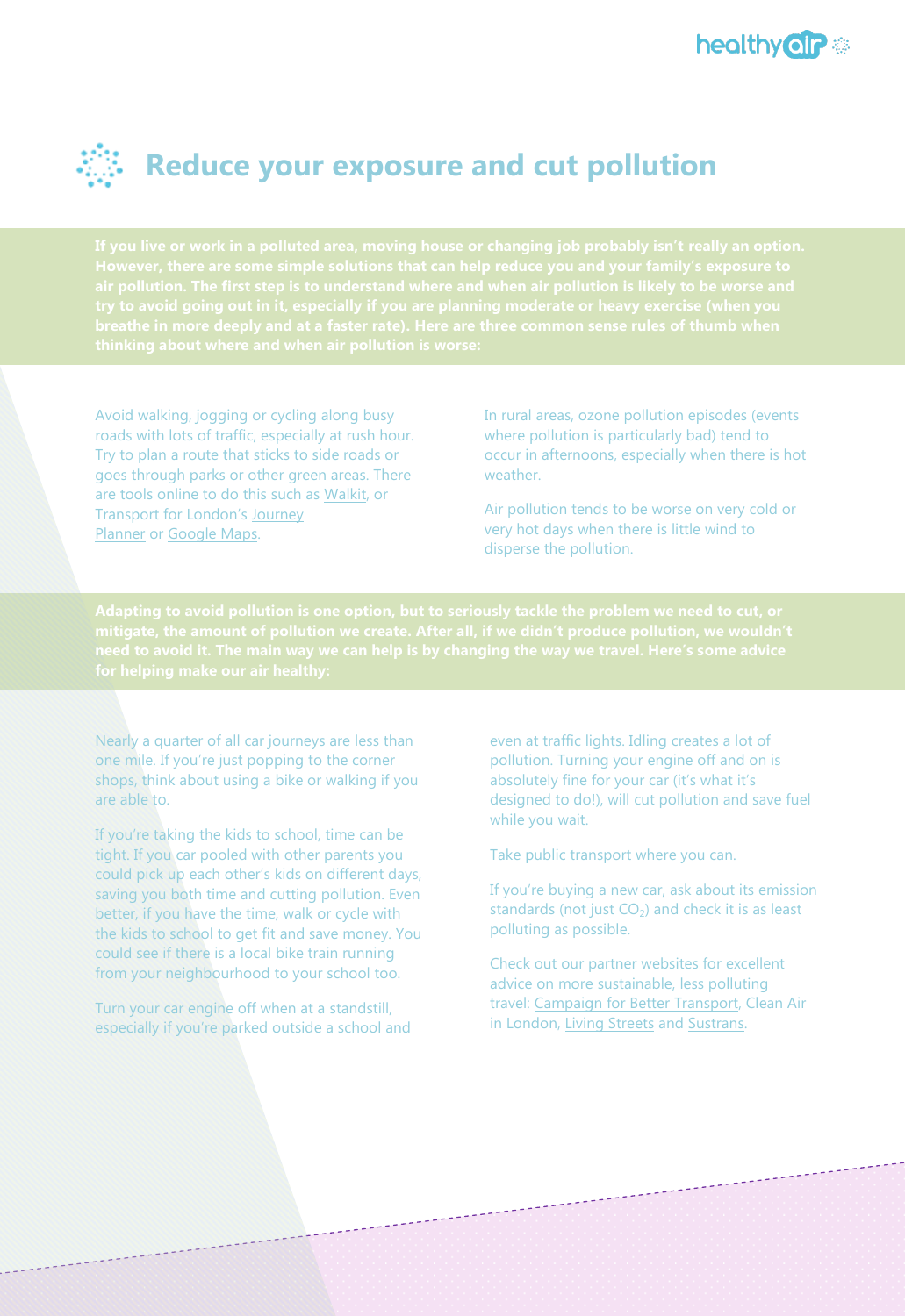

### **Air pollution and the law**

The European Union (EU) sets legally binding limits for levels of major air pollutants under an ambient [air quality directive.](http://www.healthyair.spookstudio.com/icontrol/pages/edit/) This directive will be under review in 2013, the European 'Year of Air'.

If any member state of the EU breaches these safe limits, they potentially face huge fines from the European Commission. The UK Government is currently in breach of these limits but has been using delaying tactics to avoid fines, rather than tackle the problem.

Primary responsibility for ensuring that EU air quality [limits](http://www.healthyair.spookstudio.com/icontrol/pages/edit/) are met is with The Department for Environment, Food and Rural Affairs (Defra). The government also sets out air quality standards and objectives in the [UK Air](http://www.healthyair.spookstudio.com/icontrol/pages/edit/)  [Quality Strategy.](http://www.healthyair.spookstudio.com/icontrol/pages/edit/)

Under the Environment Act of 1995 local authorities are also required to review air quality in their area and in places where air quality limits are exceeded, they have to designate Air Quality Management Areas (AQMAs) where they have to work towards certain air quality objectives. An air quality action plan, describing the pollution reduction measures, must then be put in place. Read more about local [air quality management.](http://www.healthyair.spookstudio.com/icontrol/pages/edit/)

It can be difficult for local authorities to manage air quality within their area, especially if the problem is caused by something outside of their control (such as a motorway passing through an urban area)

#### **What does Government need to do?**

The Healthy Air Campaign is calling on the government to take the following five actions to ensure the UK fully complies with EU air quality law by 2015:

- 1. **Fund a national campaign raising public awareness of the impacts of air pollution** on health, the causes and solutions
- 2. **Launch a cross-department strategy to tackle air pollution** that is led by the Cabinet Office (ensuring action on air pollution is included in all relevant departmental business plans by 2013 and including independently monitored performance measures with incentives and penalties for departments involved)
- 3. **Introduce a national framework for Low Emission Zones**, providing local authorities with the support (both funding and through policy guidance) to establish LEZs in urban areas by 2014.
- 4. **Fund further research into the health impacts of air pollution** through an appropriate body such as COMEAP (Committee on the Medical Effects of Air Pollution).
- 5. **Immediately cease all activities seeking to postpone or delay action on meeting legally binding EU air quality standards**, or attempting to weaken those standards in the run up to and during the 2013 European Year of Air.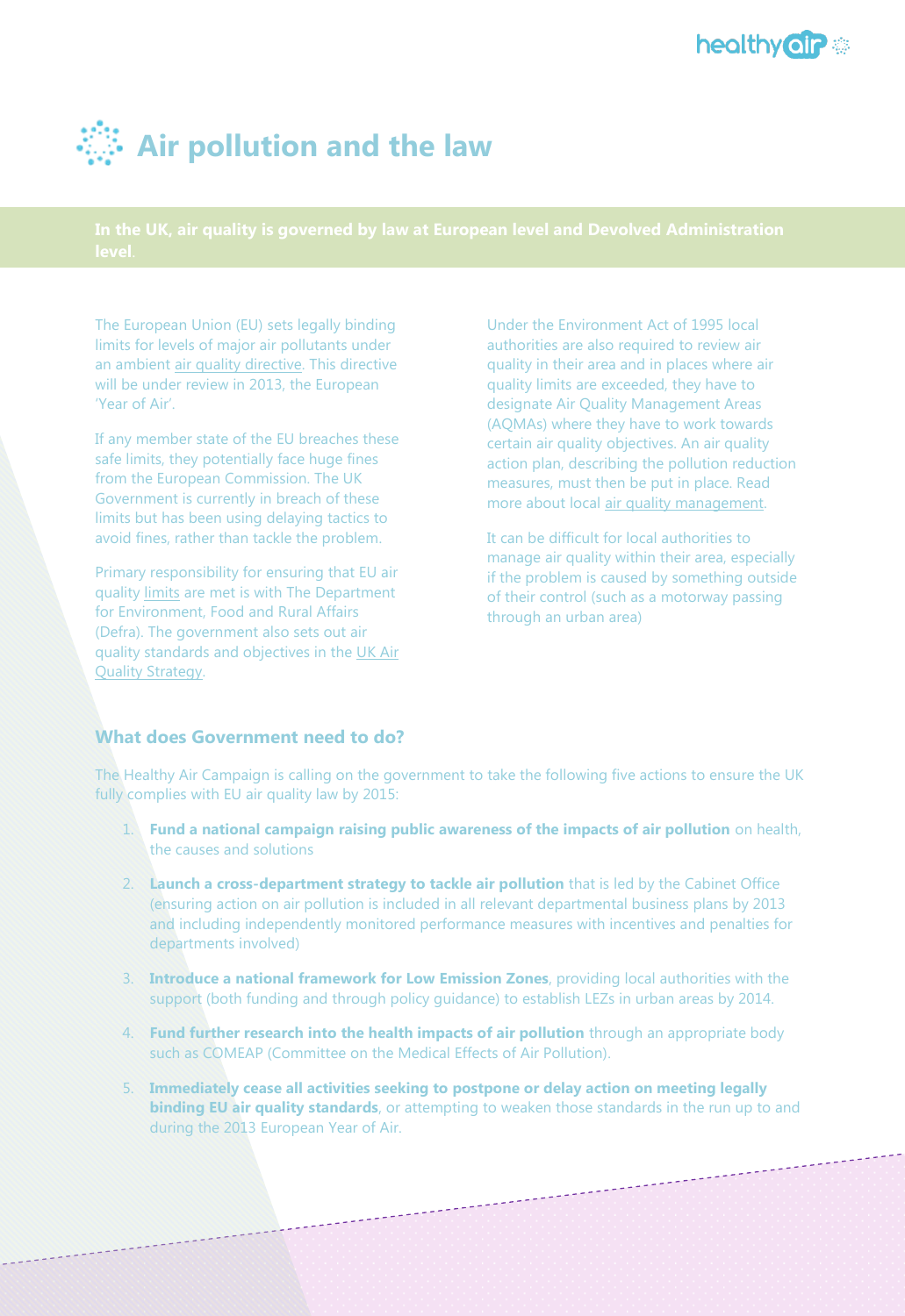

### **Air pollution where you live**



#### **1. Local knowledge:**

#### **Find out if air pollution is a problem where you live:**

Check air pollution reports before you head out to exercise, especially if you have a respiratory or cardiovascular condition. The [BBC weather](http://www.bbc.co.uk/weather/2643743)  [website](http://www.bbc.co.uk/weather/2643743) gives a pollution index (Low, Medium, High or Very High). You can read more about the index [here.](http://www.londonair.org.uk/london/asp/news.asp?NewsId=NewDAQI&StartIndex=11)

Check to see if your local authority has an [air](http://aqma.defra.gov.uk/list.php)  [quality management area](http://aqma.defra.gov.uk/list.php) where there are air quality problems.

There are some services that send texts when pollution episodes are occurring in certain areas, such as [CERC's airTEXT](http://www.airtext.info/) or [Sussex AirAlert.](http://www.airalert.info/) Look on your local authority website to see if you have a service in your areas.

Use WhatDoTheyKnow.com to submit an information request to find out something about air quality where you live using Freedom of Information/Environmental Information Regulation powers e.g. to your local authority, Defra or the Department for Transport. Emphasise your enquiry relates to 'emissions to the air'.

If you're up for it, there are ways you can monitor pollution yourself (however, be aware that the quality of the data you get may not be reliable). One of the cheapest ways is to monitor  $NO<sub>2</sub>$  (which is also an indicator of the presence of other pollutants) using little plastic devices called 'diffusion tubes'. For an example of a project that's used them, take a look at the Sheffield East End Quality of Life Initiative. Further information can be found here too.

#### If you live in London:

Look up the Mayor's estimate of air pollution levels in your ward in 2008 and the number of premature deaths attributable to it. Also, check out our partner, Clean Air in London's estimates of the number of premature deaths in each London borough based on the Mayor's health study.

You can download a smart phone app for checking air quality in your area. If you live in London there are some excellent resources for checking pollution as [LAQN's iPhone app](http://www.healthyair.spookstudio.com/icontrol/pages/edit/) and the [London Air Quality Network website.](http://www.londonair.org.uk/LondonAir/Default.aspx)

Find out if you are near one of London's busiest roads or if a school you know is near one of them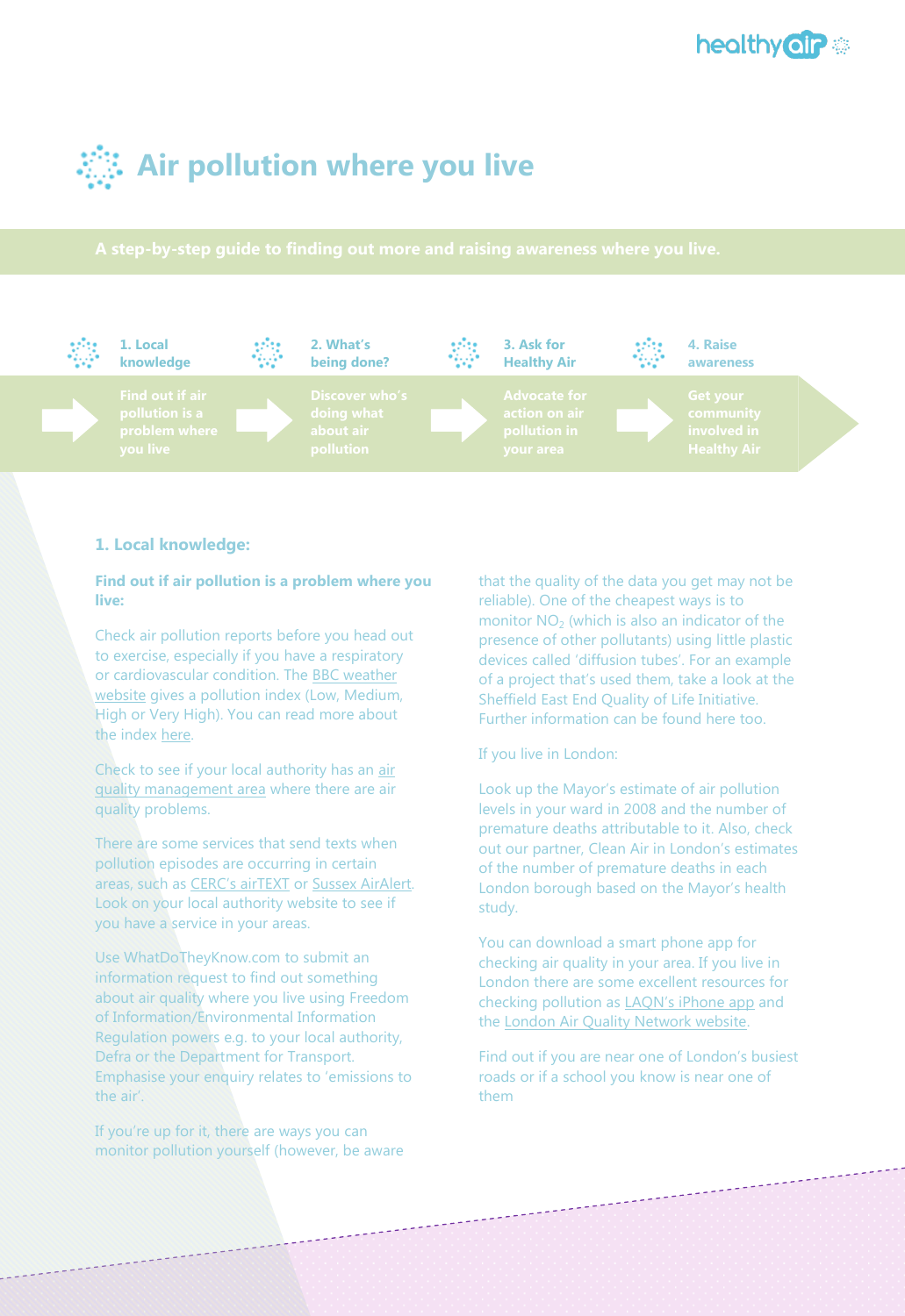#### **2. What's being done about air quality?**

#### **Find out who's doing what about air pollution:**

If your local authority has declared an AQMA it needs to have an Air Quality Action Plan, which sets out a strategy for tackling air pollution. Search for your local authority's plan on their website, or call them to ask for a copy.

See what the European Commission has to [say on](http://ec.europa.eu/environment/air/index_en.htm)  [air quality](http://ec.europa.eu/environment/air/index_en.htm) and find out [what it can do to help](http://ec.europa.eu/eu_law/infringements/infringements_en.htm)  [you.](http://ec.europa.eu/eu_law/infringements/infringements_en.htm)

Read what the [government has to say about local](http://uk-air.defra.gov.uk/)  [air quality.](http://uk-air.defra.gov.uk/)

#### **3. Ask for Healthy Air where you live**

#### **Advocate for action on air pollution in your area:**

Ask your MP for help and monitor what he/she is doing to improve local air quality via [TheyWorkForYou.com](http://www.theyworkforyou.com/)

Write to your local authority and say (a) why you are worried about poor air quality; (b) ask what they will do to address your specific

concerns; (c) and ask how and when air quality laws will be complied with in full where you live, work and/or visit.

See example templates at the end of this section for a guide on what to write.

#### **4. Put on a local Healthy Air Campaign event**

#### **Raise awareness of air pollution in your community:**

Tell your friends, family and colleagues about what you've learnt.

Ask them to write to your local MP and local authority.

Put on a local Healthy Air event – you could use your community centre, village hall, or maybe a local school. Invite your MP and a local authority representative to tell your audience about air

pollution where you live and what's being done about it. Advertise with flyers and posters in your local shop, cafe or pub or at your o6ffice or school. Tell your friends on Facebook and Twitter too. You could send out a press release to get a local newspaper interested.

See the end of this section for an example poster, template flyer and press release you could use.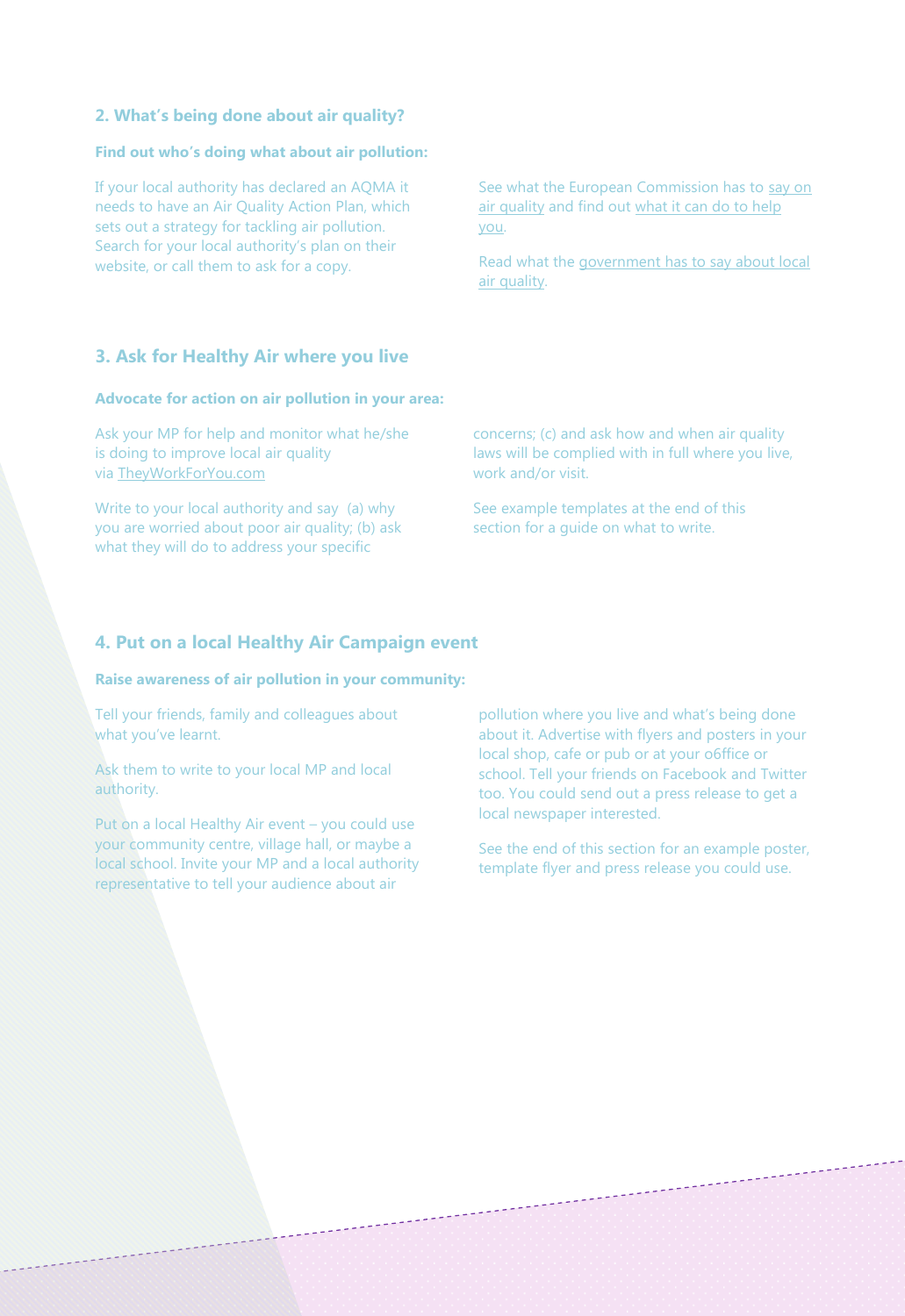

### **Template letter or email to your MP**

Just copy and paste this into a new document, editing the sections in square brackets:

[Your name]

[Your address]

[Date]

[MP's name]

[MP's address]

Dear [MP's NAME]

As a member of your constituency, [CONSTITUENCY NAME], it has come to my attention that air pollution is

<< OPTION 1 - causing a significant problem for public health in the area. [LOCAL AUTHORITY NAME] has declared an Air Quality Management Area, which means air pollution is exceeding health-based European Union legal standards.>>

<<OPTION 2 – causing a national public health crisis, and undoubtedly affecting some of your constituents.>>

Nationally, 29,000 premature deaths are attributable to air pollution each year, at 11.5 years early on average. Only smoking causes more premature deaths. The evidence for the severe health impacts of long-term exposure to air pollutants, primarily from road traffic, continues to build. Recent studies suggest exposure can cause asthma in children, permanently reduce lung capacity, and lower new born birth weights.

I am now a supporter of the Healthy Air Campaign, backed by a national coalition of health, environment and transport NGOs that is tackling the public health crisis caused by air pollution.

I'm writing to urge you to both support the campaign yourself (see [www.healthyair.org.uk](http://www.healthyair.org.uk/) for more information), and to write to the Secretary of State for the Department of Food, Agriculture and Rural Affairs, currently responsible for air quality, to ask the government to do the following:

- 1. **Fund a national campaign raising public awareness of the impacts of air pollution** on health, the causes and solutions
- 2. **Launch a cross-department strategy to tackle air pollution** that is led by the Cabinet Office (ensuring action on air pollution is included in all relevant departmental business plans by 2013 and including independently monitored performance measures with incentives and penalties for departments involved)
- 3. **Introduce a national framework for Low Emission Zones**, providing local authorities with the support (both funding and through policy guidance) to establish LEZs in urban areas by 2014.
- 4. **Fund further research into the health impacts of air pollution** through an appropriate body such as COMEAP (Committee on the Medical Effects of Air Pollution).
- 5. **Immediately cease all activities seeking to postpone or delay action on meeting legally binding EU air quality standards**, or attempting to weaken those standards in the run up to and during the 2013 European Year of Air.

A 2011 Environmental Audit Select Committee report was highly critical of the government's track record of action on air pollution so far (see [http://www.parliament.uk/eacom\)](http://www.parliament.uk/eacom). Air pollution is an invisible killer and urgently needs action from government.

<<OPTION3 – Finally, I would also like to invite you to attend an event being organised to raise awareness of air pollution in [CONSTITUENCY NAME AND EVENT DETAILS HERE]. I do hope you will be able to attend.>>

I look forward to hearing from you.

Yours sincerely,

[YOUR NAME]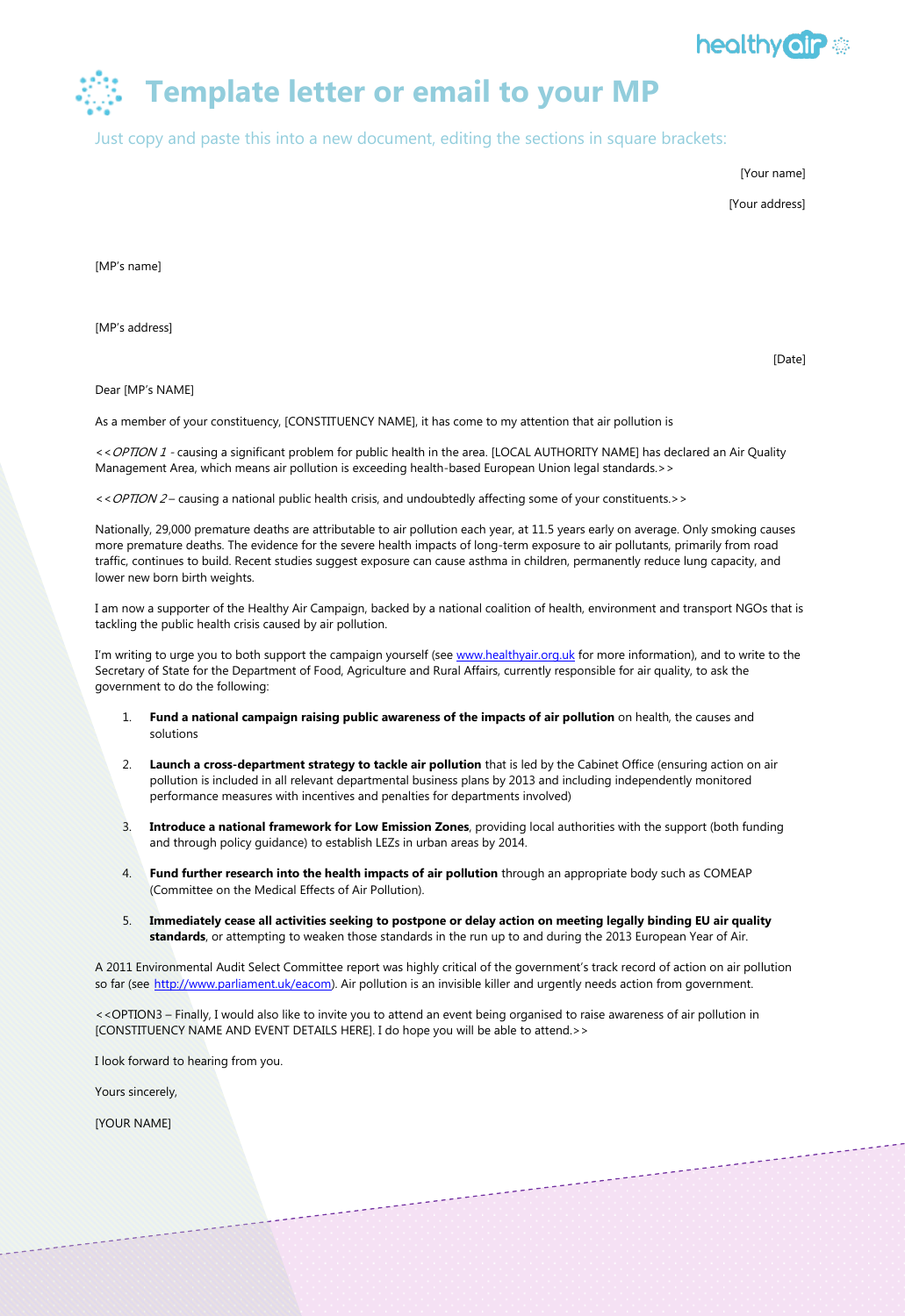



**Copy and paste this into a new document, editing the sections in square brackets, and send to your local newspaper:**

#### [DATE]: FOR IMMEDIATE RELEASE

#### **Residents of [TOWN/COUNTY/BOROUGH] demand Healthy Air**

Air pollution is causing a public health crisis in the UK, and is impacting residents of [TOWN/COUNTY/BOROUGH] say local Healthy Air campaigners.

[LOCAL AUTHORITY NAME] has declared an Air Quality Management Area, which means air pollution within the region exceeds safe legal limits. Concerned residents have set up a Healthy Air Campaign event, to be attended by [MP name, Councillor Name etc] to find out what is being done to tackle air pollution in the area.

Event organiser [YOUR NAME] said, "29,000 premature deaths are attributable to air pollution across the UK every single year. Only smoking causes more early deaths. The pollution made by the traffic on our streets is causing a public health crisis. It's an invisible killer."

The Healthy Air Campaign was set up in 2011 by a coalition of health, environment and transport NGO's to push for action from government to tackle the illegal levels of air pollution in the UK. The campaign is calling for a number of initiatives such as a national network of Low Emission Zones to keep the most polluting vehicles out of town and city centres, and is encouraging people across the UK to set up their own campaigns.

[YOUR NAME] said, "We hope this Healthy Air event will raise awareness of the impact air pollution is having in [TOWN/COUNTY/BOROUGH]. If enough people realise air pollution is a big problem here, the more likely our politicians will take action to cut it."

The Healthy Air event will be held [EVENT DETAILS]

**ENDS**

More information: [YOUR CONTACT DETAILS]

Notes to editors:

1. The Healthy Air Campaign is tackling the public health crisis caused by air pollution. It is supported by a national coalition of health, environment and transport NGOs including Asthma UK, Clean Air in London, ClientEarth, Chartered Institute of Environmental Health, Environmental Protection UK, Friends of the Earth, Living Streets and Sustrans. [www.healthyair.org.uk](http://www.healthyair.org.uk/)

2. [ANY ADDITIONAL INFORMATION ABOUT YOUR LOCAL CAMPAIGN]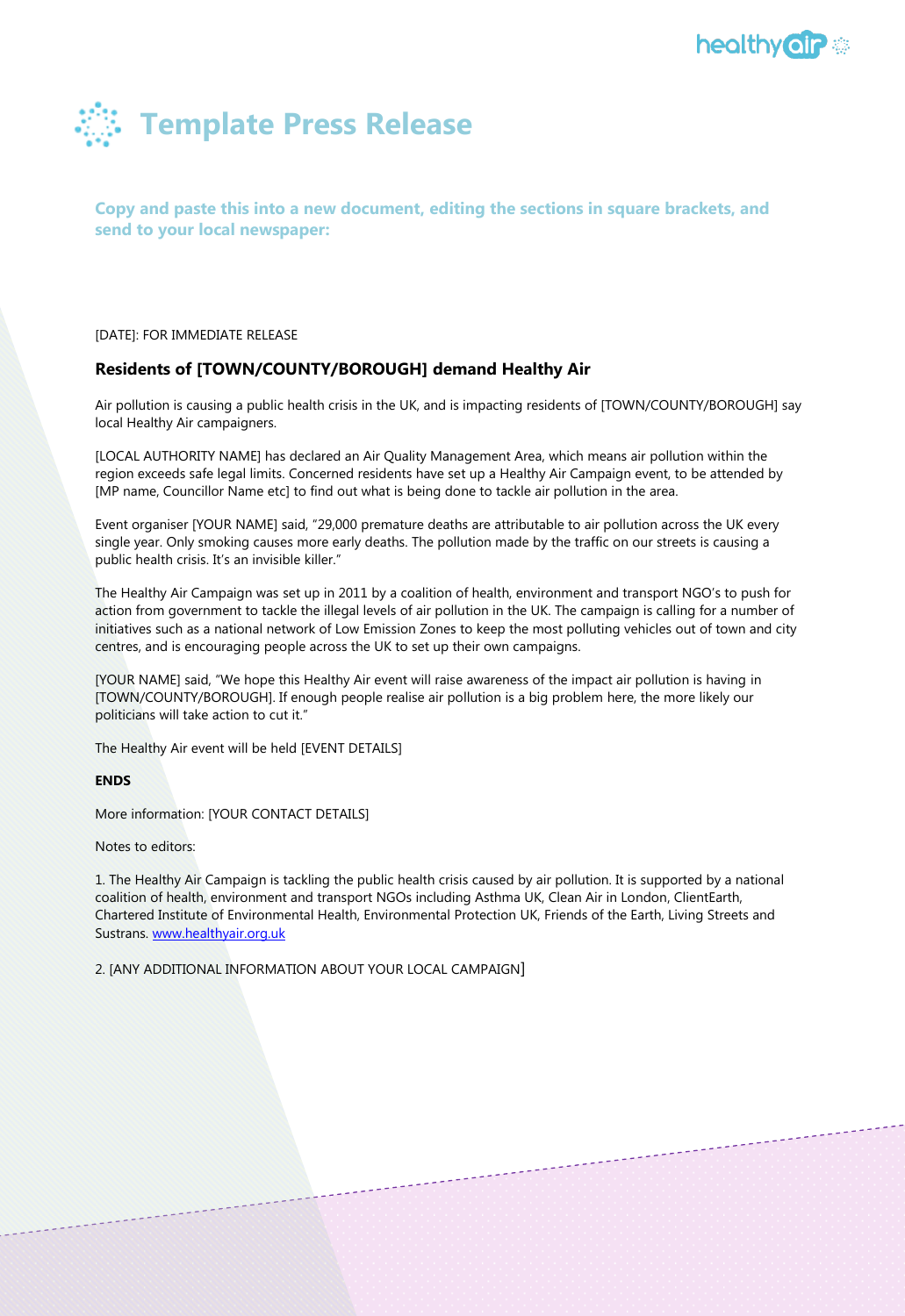



Copy the image below into a new document, then print and display in the window of your home, school or office:

## **Tired of breathing dirty,** polluted air?

So are we...

Don't hold your breath.

# **Support the** healthy air \*\* campaign

www.healthyair.org.uk

@HealthyAirUK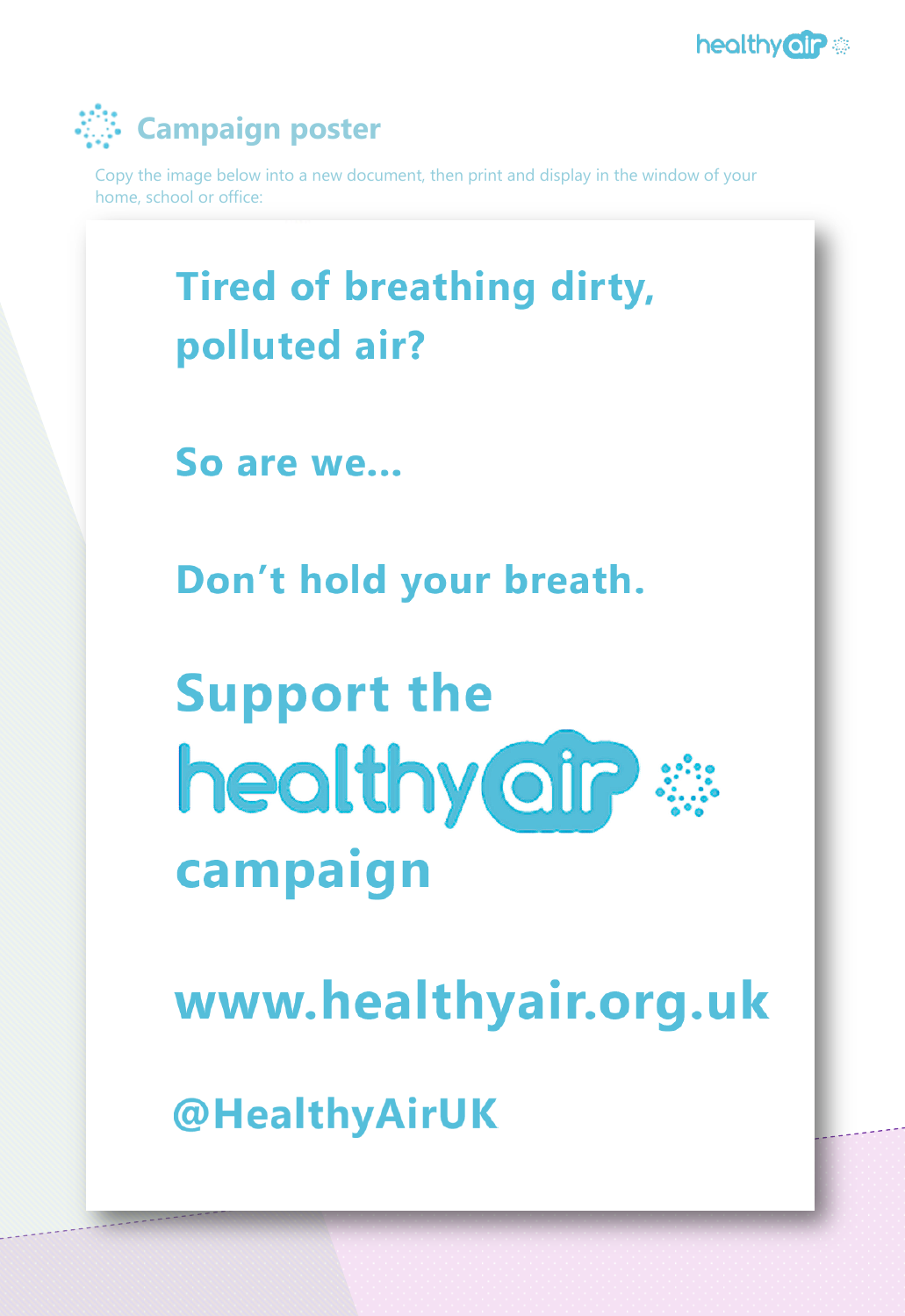



Copy the image below into a new document, then print and fill in the details by hand:

| $\blacksquare$ healthy oir $\mathbb{R}$ $\blacksquare$ www.healthyair.org.uk                                           |           |
|------------------------------------------------------------------------------------------------------------------------|-----------|
| Tired of breathing dirty, polluted air? Did you know air pollution<br>could be affecting you and your family's health? |           |
| <b>Come along to</b>                                                                                                   |           |
| On                                                                                                                     | <b>At</b> |
| For a free event about air pollution in                                                                                |           |
| and find out what you can do about it.                                                                                 |           |